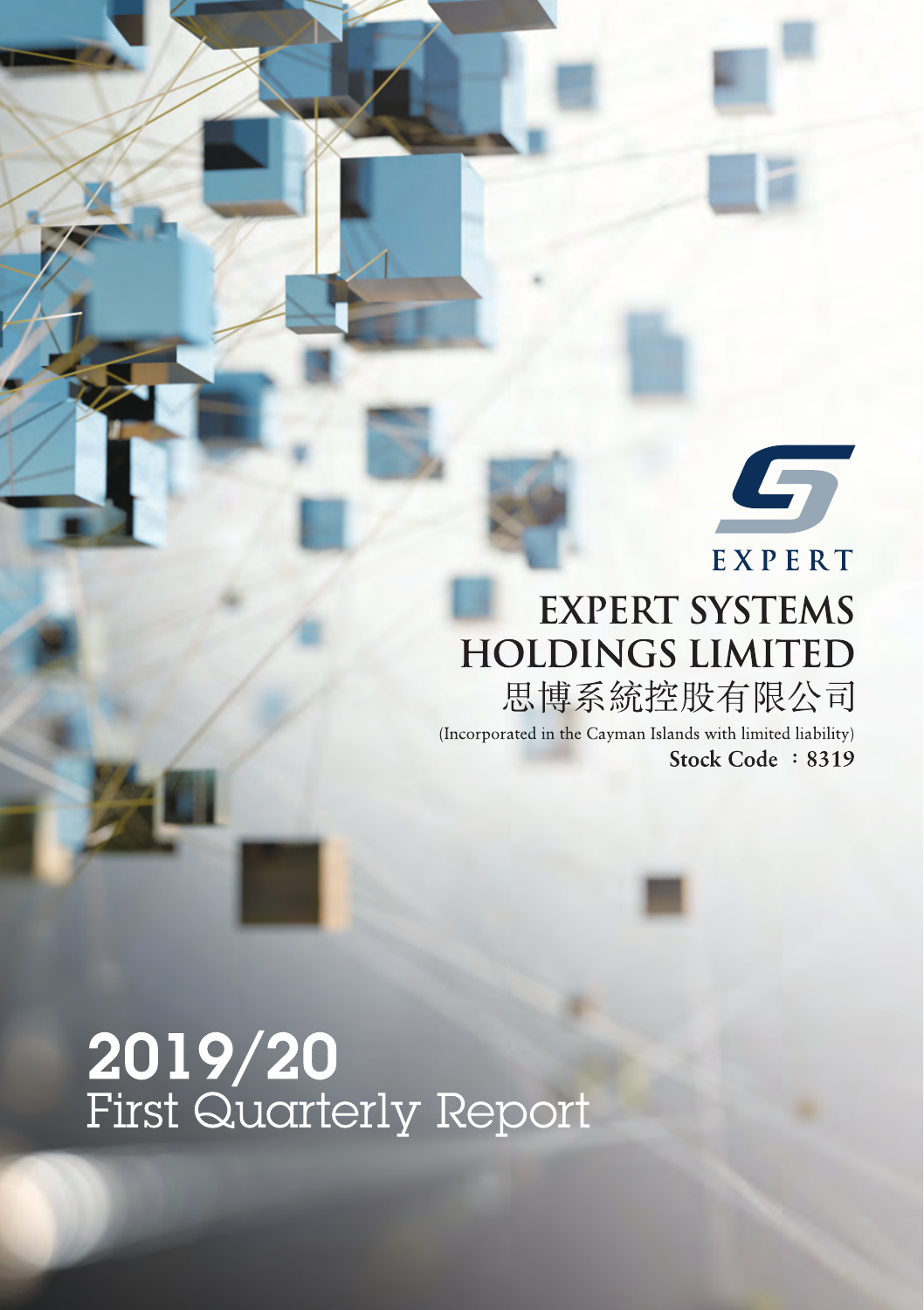## CHARACTERISTICS OF GEM OF THE STOCK EXCHANGE OF HONG KONG LIMITED (THE "STOCK EXCHANGE")

GEM has been positioned as a market designed to accommodate small and mid-sized companies to which a higher investment risk may be attached than other companies listed on the Stock Exchange. Prospective investors should be aware of the potential risks of investing in such companies and should make the decision to invest only after due and careful consideration.

Given that the companies listed on GEM are generally small and mid-sized companies, there is a risk that securities traded on GEM may be more susceptible to high market volatility than securities traded on the Main Board and no assurance is given that there will be a liquid market in the securities traded on GEM.

*Hong Kong Exchanges and Clearing Limited and the Stock Exchange take no responsibility for the contents of this report, make no representation as to its accuracy or completeness and expressly disclaim any liability whatsoever for any loss howsoever arising from or in reliance upon the whole or any part of the contents of this report.*

*This report, for which the directors (the "Directors") of Expert Systems Holdings Limited (the "Company") collectively and individually accept full responsibility, includes particulars given in compliance with the Rules Governing the Listing of Securities on GEM of the Stock Exchange (the "GEM Listing Rules") for the purpose of giving information with regard to the Company. The Directors, having made all reasonable enquiries, confirm that to the best of their knowledge and belief the information contained in this report is accurate and complete in all material respects and not misleading or deceptive, and there are no other matters the omission of which would make any statement herein or this report misleading.*

*This report will remain on the Stock Exchange's website at www.hkexnews.hk, the GEM website at www.hkgem.com on the "Latest Company Announcements" page for a minimum period of 7 days from the date of publication. This report will also be published and remains on the Company's website at www.expertsystems.com.hk.*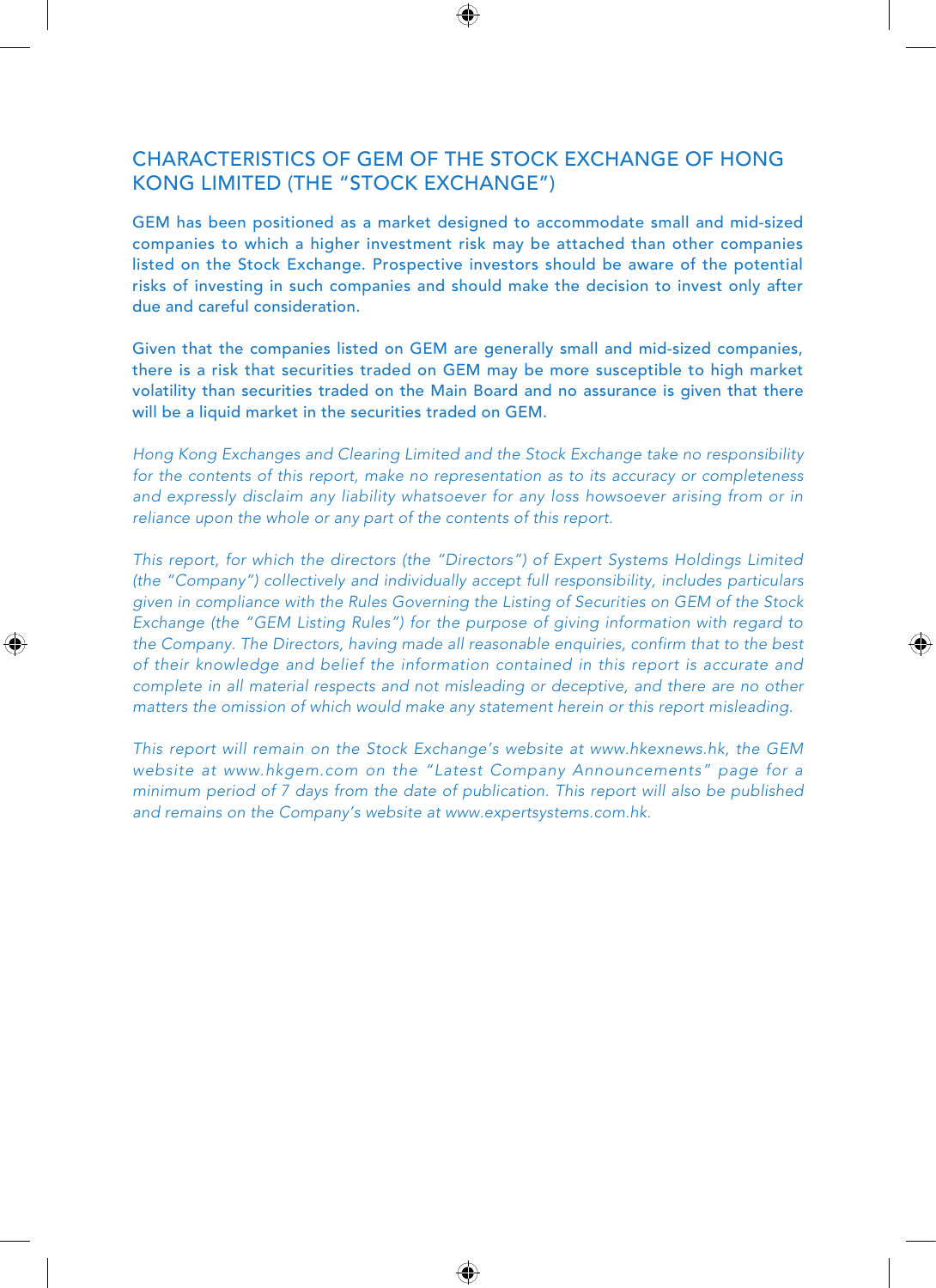The board of Directors (the "Board") of the Company announces the unaudited condensed consolidated results of the Company and its subsidiaries (collectively the "Group") for the three months ended 30 June 2019, together with the unaudited comparative figures for the corresponding period in 2018 as follows:

## Condensed Consolidated Statement of Comprehensive Income

*For the three months ended 30 June 2019*

|                                                         |              | Three months ended 30 June<br>2019 | 2018                           |
|---------------------------------------------------------|--------------|------------------------------------|--------------------------------|
|                                                         | <b>Notes</b> | <b>HK\$'000</b><br>(unaudited)     | <b>HK\$'000</b><br>(unaudited) |
| Revenue                                                 | 5            | 109,995                            | 90,381                         |
| Cost of sales                                           |              | (96, 387)                          | (77, 758)                      |
| Gross profit                                            |              | 13,608                             | 12,623                         |
| Other income and gains                                  | 5            | 171                                | 51                             |
| Selling expenses                                        |              | (7,883)                            | (7, 299)                       |
| Administrative expenses                                 |              | (2,837)                            | (2,734)                        |
| Expected credit loss on financial assets                |              | (88)                               |                                |
| Profit before income tax expense                        |              | 2,971                              | 2,641                          |
| Income tax expense                                      | 6            | (494)                              | (442)                          |
| Profit and total comprehensive<br>income for the period |              | 2,477                              | 2,199                          |
| Earnings per share<br>- Basic and diluted               | 8            | <b>HK0.31 cent</b>                 | <b>HK0.27 cent</b>             |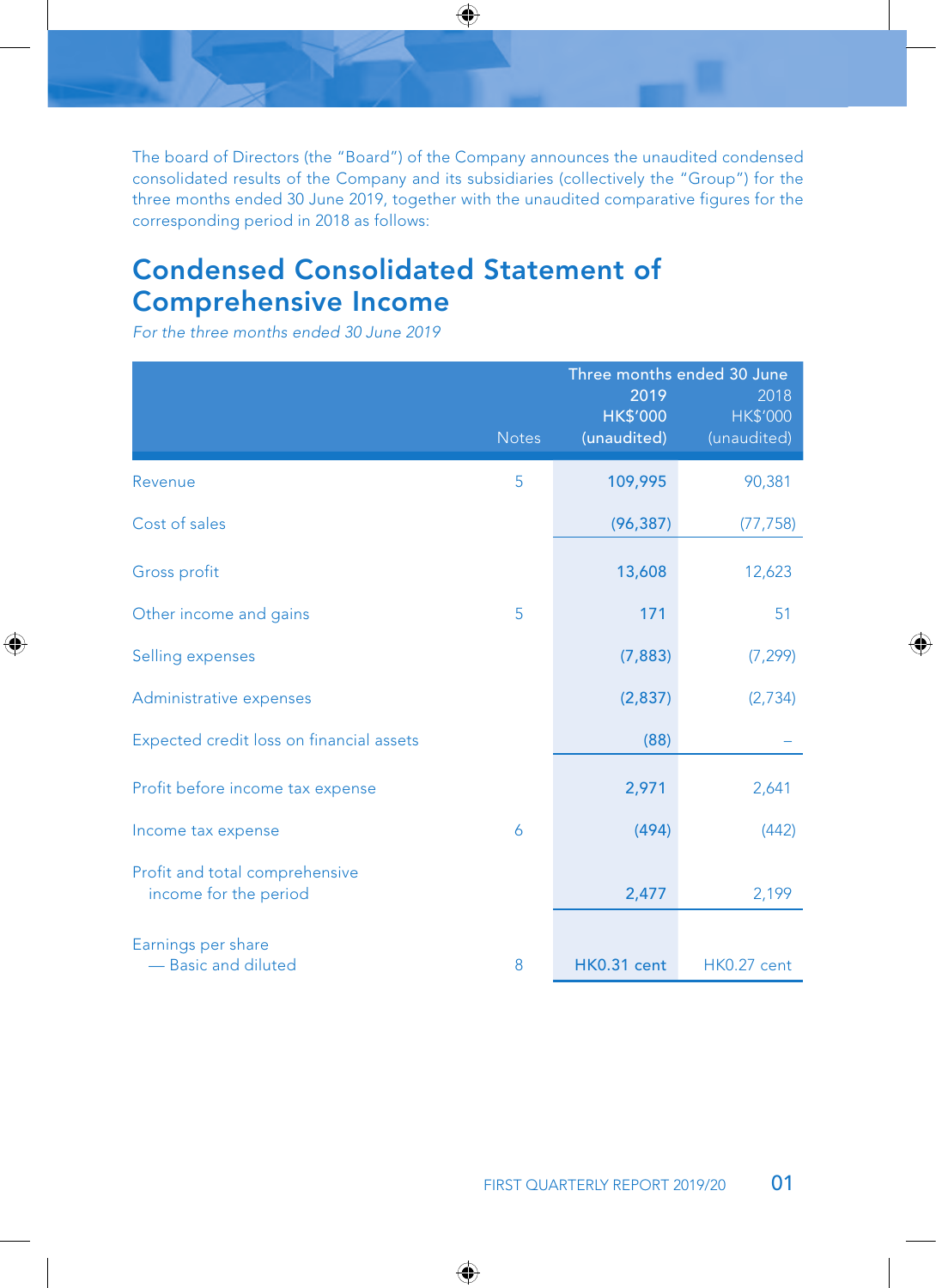## Condensed Consolidated Statement of Changes in Equity

*For the three months ended 30 June 2019*

|                                                                                     | Share<br>capital<br><b>HK\$'000</b> | <b>Share</b><br>premium<br><b>HK\$'000</b> | reserve<br><b>HK\$'000</b> | <b>Share</b><br>based<br>Merger compensation<br>reserve<br><b>HK\$'000</b> | Retained<br>earnings<br><b>HK\$'000</b> | Total<br>equity<br><b>HK\$'000</b> |
|-------------------------------------------------------------------------------------|-------------------------------------|--------------------------------------------|----------------------------|----------------------------------------------------------------------------|-----------------------------------------|------------------------------------|
| At 31 March 2019 and<br>1 April 2019 (audited)<br>Profit and total<br>comprehensive | 8,000                               | 70,179                                     | (25, 395)                  |                                                                            | 42,923                                  | 95,707                             |
| income for the period                                                               |                                     |                                            |                            |                                                                            | 2,477                                   | 2,477                              |
| Share based compensation<br>expenses                                                |                                     |                                            |                            | 61                                                                         |                                         | 61                                 |
| At 30 June 2019<br>(unaudited)                                                      | 8,000                               | 70,179                                     | (25, 395)                  | 61                                                                         | 45,400                                  | 98,245                             |
| At 31 March 2018 and<br>1 April 2018 (audited)<br>Profit and total<br>comprehensive | 8,000                               | 70,179                                     | (25, 395)                  |                                                                            | 32,170                                  | 84,954                             |
| income for the period                                                               |                                     |                                            |                            |                                                                            | 2,199                                   | 2,199                              |
| At 30 June 2018<br>(unaudited)                                                      | 8,000                               | 70,179                                     | (25, 395)                  |                                                                            | 34,369                                  | 87,153                             |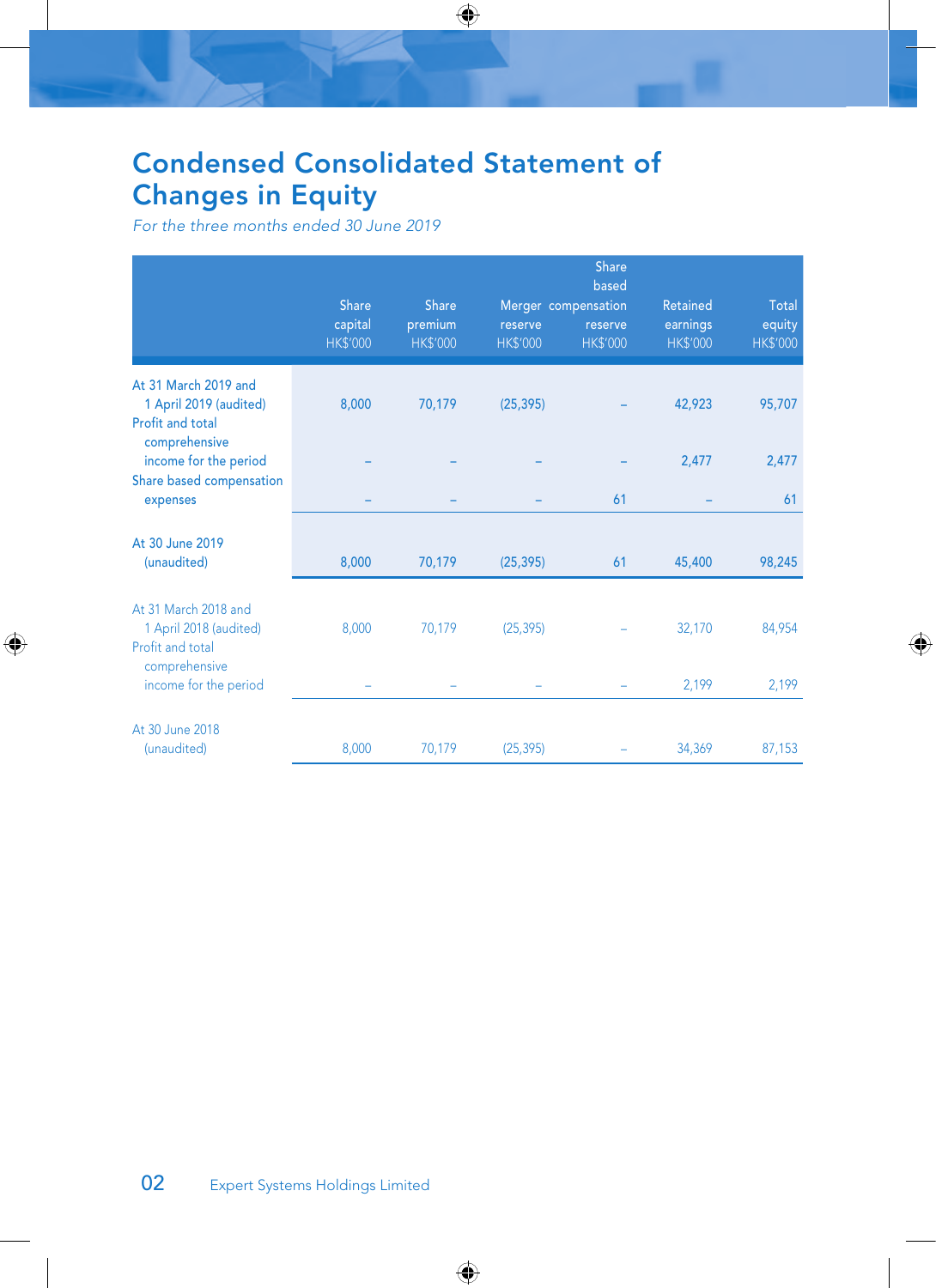## Notes to the Unaudited Condensed Consolidated Financial Information

*For the three months ended 30 June 2019*

### 1. GENERAL INFORMATION

Expert Systems Holdings Limited (the "Company") was incorporated in the Cayman Islands as an exempted company with limited liability under the Companies Law (2004 revision) Chapter 22 of the Cayman Islands on 18 September 2015. Its shares are listed on the GEM of the Stock Exchange of Hong Kong Limited (the "Stock Exchange") on 12 April 2016 (the "Listing Date"). The address of the Company's registered office is P.O. Box 10008, Willow House, Cricket Square, Grand Cayman KY1-1001, Cayman Islands and its principal place of business in Hong Kong is 22/F., Yen Sheng Centre, 64 Hoi Yuen Road, Kwun Tong, Kowloon, Hong Kong.

The Company is an investment holding company. The Company and its subsidiaries (collectively referred to as the "Group") is principally engaged in the provision of IT infrastructure solutions in Hong Kong and Macau.

## 2. BASIS OF PREPARATION AND PRESENTATION

The unaudited condensed consolidated financial statements of the Group for the three months ended 30 June 2019 have been prepared in accordance with accounting principles generally accepted in Hong Kong which include Hong Kong Financial Reporting Standards, Hong Kong Accounting Standards and Interpretations (collectively, "HKFRSs") issued by the Hong Kong Institute of Certified Public Accountants (the "HKICPA") and the applicable disclosures required by the GEM Listing Rules. The principal accounting policies used in the unaudited condensed consolidated financial statements are consistent with those adopted in the preparation of the Group's annual financial statements for the year ended 31 March 2019 except for the new and revised HKFRSs that are first effective for the current reporting period of the Company.

The unaudited condensed consolidated financial statements have been prepared under the historical cost basis. The unaudited condensed consolidated financial statements are presented in Hong Kong dollars (HK\$), which is also the functional currency of the Company and its subsidiaries, and all values are rounded to the nearest thousands, except when otherwise indicated. The unaudited condensed consolidated financial statements have not been audited by the Company's auditor, but have been reviewed by the Company's audit committee.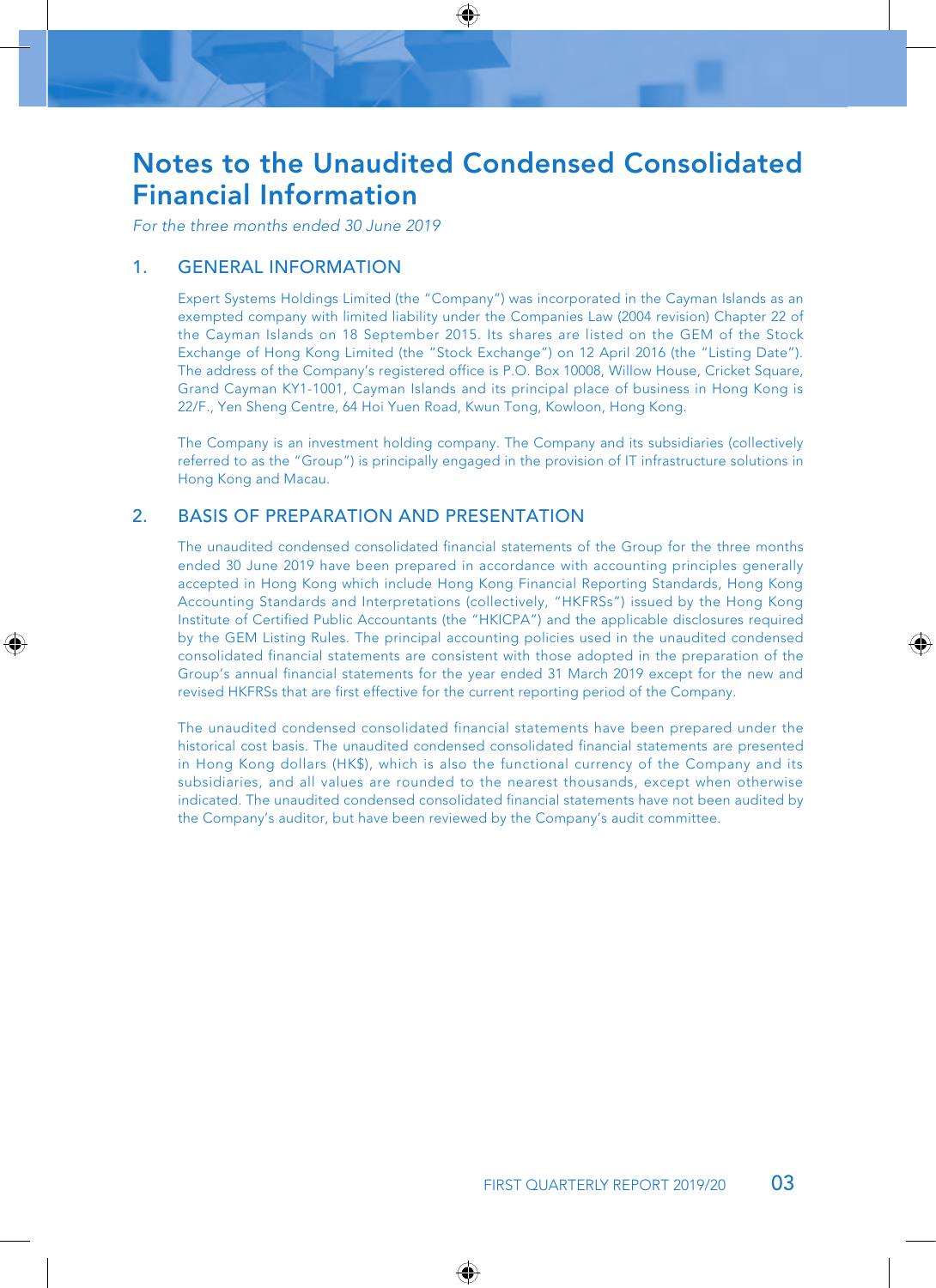## 3. ADOPTION OF HKFRSs

The adoption of the following new and revised HKFRSs has had no significant effect on these unaudited condensed consolidated financial statements for the three months ended 30 June 2019 and there have been no significant changes to the accounting policies applied in these unaudited condensed consolidated financial statements for the three months ended 30 June 2019.

HKFRS 16 Leases Annual Improvements to HKFRSs 2015–2017 Cycle

HK(IFRIC)-Int 23 Uncertainty over Income Tax Treatments Amendments to HKFRS 9 Prepayment Features with Negative Compensation Amendments to HKAS 12, Income Taxes

The Group has not applied new and revised standards, amendments or interpretations that have been issued but are not yet effective. The Group is currently assessing the impact of the adoption of such new and revised standards, amendments or interpretations to the Group but is yet to be in a position to state whether they would have any material financial impact on the Group's results of operations and financial position.

#### 4. SEGMENT INFORMATION

The chief operating decision maker is identified as executive directors of the Company. The Group has identified its operating segment based on the regular internal financial information reported to the Company's executive directors for their decisions about resources allocation and review of performance. For the reporting period, the executive directors have considered the only operating segment of the Group to be the provision of IT infrastructure solutions and finance leases.

#### Geographical information

The following is an analysis of the Group's revenue by the geographical locations of customers.

|                    | 2019<br><b>HK\$'000</b><br>(unaudited) | Three months ended 30 June<br>2018<br><b>HK\$'000</b><br>(unaudited) |
|--------------------|----------------------------------------|----------------------------------------------------------------------|
| Hong Kong<br>Macau | 109,069<br>926                         | 90,150<br>231                                                        |
|                    | 109.995                                | 90.381                                                               |

During the reporting period, all of the Group's non-current assets are located in Hong Kong.

#### Information about major customers

There is no single customer who contributed to 10.0% or more revenue to the Group for the reporting period (2018: nil).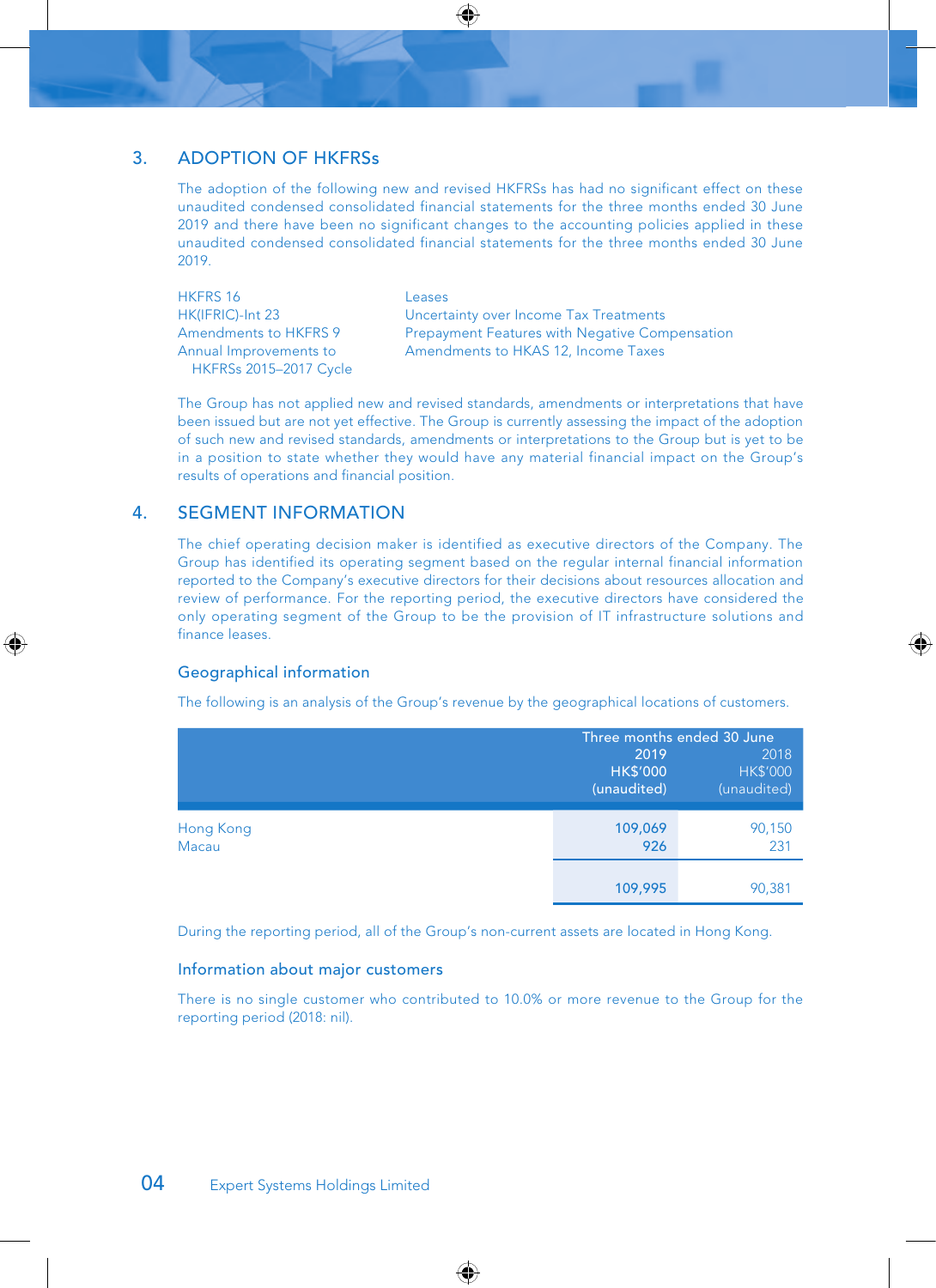## 5. REVENUE AND OTHER INCOME AND GAINS

The Group's principal activities are the provision of IT infrastructure solutions and finance leases.

An analysis of revenue and other income and gains is as follows:

|                                                                               | Three months ended 30 June<br>2019<br>2018<br><b>HK\$'000</b><br><b>HK\$'000</b><br>(unaudited)<br>(unaudited) |              |  |  |  |
|-------------------------------------------------------------------------------|----------------------------------------------------------------------------------------------------------------|--------------|--|--|--|
| Revenue:<br>Provision of IT infrastructure solutions<br>Finance leases income | 109,953<br>42                                                                                                  | 90,314<br>67 |  |  |  |
| Total                                                                         | 109,995                                                                                                        | 90,381       |  |  |  |
| Other income and gains:<br>Interest income<br>Sundry income                   | 156<br>15                                                                                                      | 35<br>16     |  |  |  |
| Total                                                                         | 171                                                                                                            | -51          |  |  |  |

The following table provides information about trade receivables and contract liabilities from contracts with customers.

|                                            | 2019<br><b>HK\$'000</b><br>(unaudited) | Three months ended 30 June<br>2018<br><b>HK\$'000</b><br>(unaudited) |
|--------------------------------------------|----------------------------------------|----------------------------------------------------------------------|
| Receivables<br><b>Contract liabilities</b> | 107,332<br>(4, 316)                    | 86,586<br>(3, 253)                                                   |
|                                            | 103,016                                | 83,333                                                               |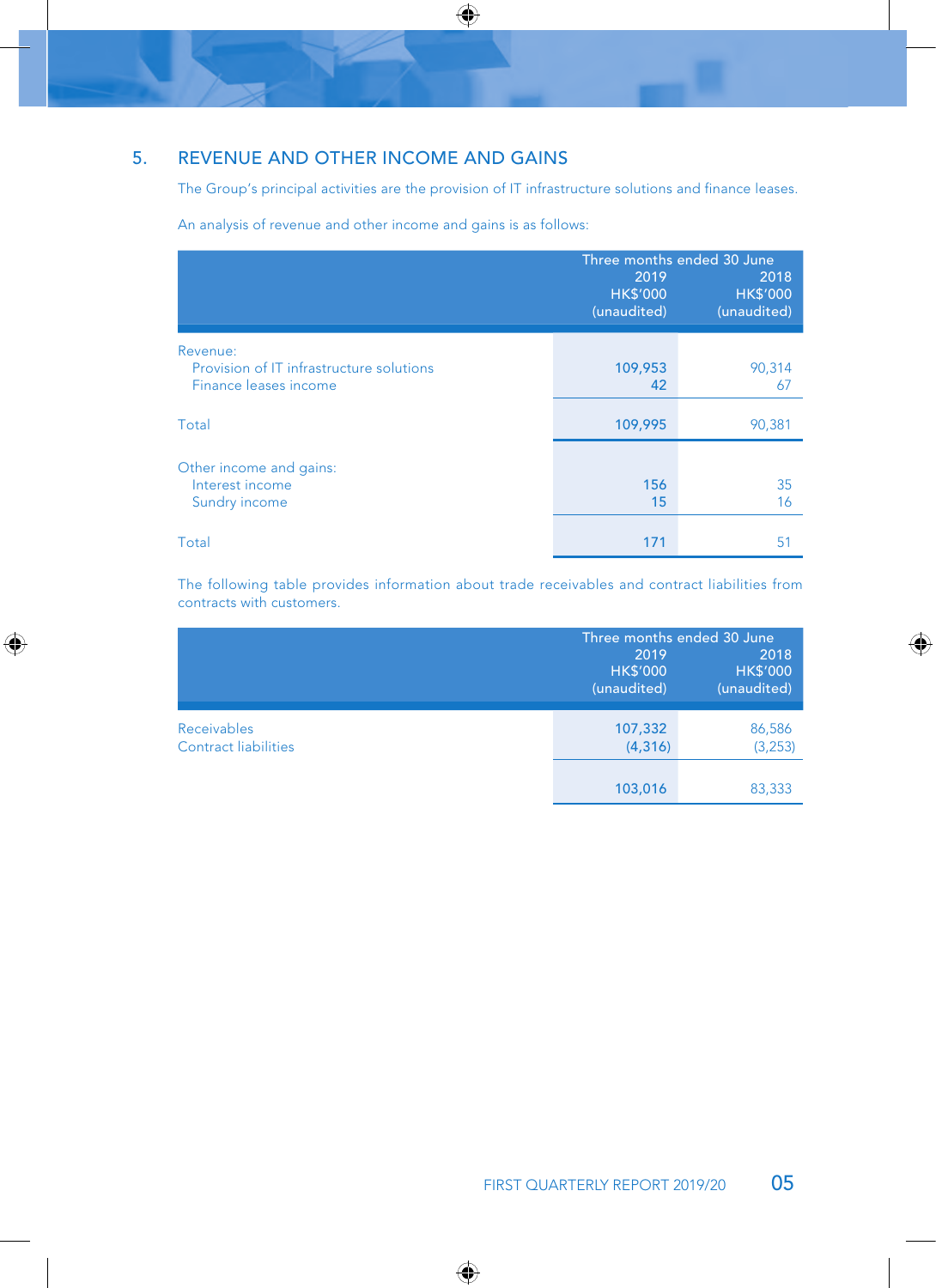### 6. INCOME TAX EXPENSE

|                                        | Three months ended 30 June             |                                        |  |
|----------------------------------------|----------------------------------------|----------------------------------------|--|
|                                        | 2019<br><b>HK\$'000</b><br>(unaudited) | 2018<br><b>HK\$'000</b><br>(unaudited) |  |
| Current tax<br>— Hong Kong profits tax | 494                                    | 442                                    |  |

Hong Kong profits tax is calculated at 16.5% (2018: 16.5%) of the estimated assessable profits for the reporting period. Overseas taxation is calculated at tax rates applicable to jurisdictions in which the Group operates.

Pursuant to the rules and regulations of Cayman Islands, the Group is not subject to any taxation under the jurisdictions of Cayman Islands during the reporting period (2018: Nil).

No provision for Macau income tax has been made as the Group did not generate any assessable profits arising in Macau during the reporting period (2018: Nil).

## 7. DIVIDENDS

A final dividend in respect of the year ended 31 March 2019 of HK0.42 cent per ordinary share (tax exclusive) amounting to HK\$3,360,000 was proposed pursuant to a resolution passed by the Board of Directors on 20 June 2019 and subject to the approval of the shareholders at the annual general meeting of the Company to be held on 10 September 2019 or any adjournment thereof.

Other than disclosed above, no dividends were paid or declared by the Company during the reporting period (2018: Nil).

#### 8. EARNINGS PER SHARE

For the period ended 30 June 2019, the calculation of basic earnings per share is based on the profit for the period attributable to the owners of the Company of HK\$2,477,000 (2018: HK\$2,199,000) and on the basis of the weighted average number of 800,000,000 (2018: 800,000,000) ordinary shares in issue.

The calculation of the diluted earnings per share is based on the profit for the period attributable to the owners of the Company. The weighted average number of ordinary shares used in the calculation is the number of ordinary shares in issue during the period, as used in the basic earnings per share calculation by adjusting the weighted average number of ordinary shares outstanding to assume conversion of all dilutive potential ordinary shares.

No adjustment has been made to the basic earnings per share amount presented for the period ended 30 June 2019 in respect of a dilution as the exercise of the share options had an antidilutive effect on the basic earnings per share amount presented.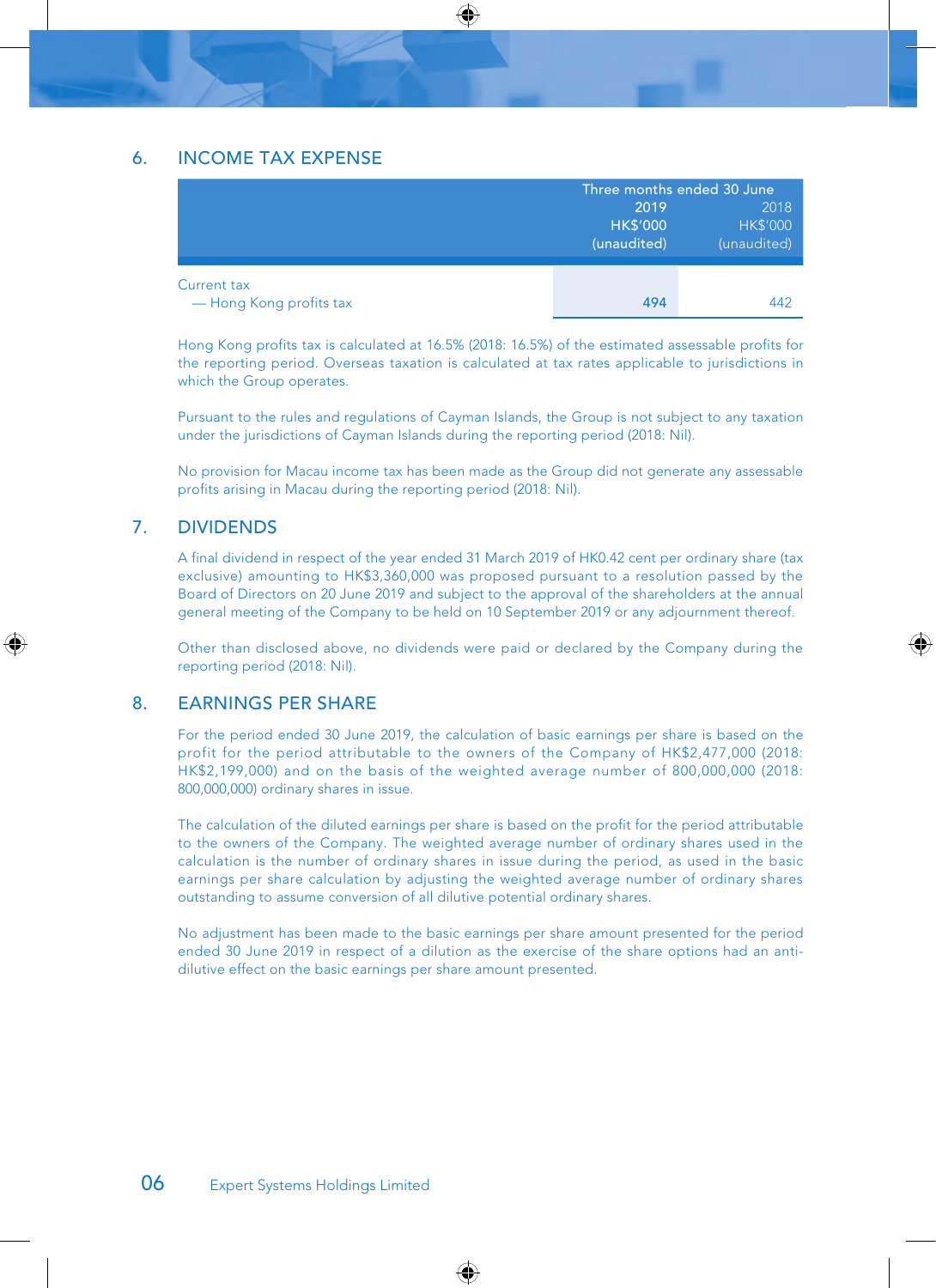## Management Discussion and Analysis

## BUSINESS REVIEW AND OUTLOOK

The Group is principally engaged in the provision of IT infrastructure solutions whereby the Group assesses, designs and implements IT infrastructure solutions for the Group's customers by integrating different hardware and software sourced from third party suppliers to satisfy various IT requirements and needs of the Group's customers.

#### Business Review

For the three months ended 30 June 2019 ("Q1 FY2020") as compared to the last corresponding period ended 30 June 2018 ("Q1 FY2019"), the Group recorded a revenue increase of approximately 21.7% and our gross profit increased by approximately 7.8%.

#### Business in the Private Sector

The Group's revenue in the private sector increased by approximately 5.1% from approximately HK\$46.5 million, representing 51.5% of our total revenue, for Q1 FY2019 to approximately HK\$48.9 million, representing 44.5% of our total revenue, for Q1 FY2020. The Group's gross profit in the private sector for Q1 FY2020 amounted to approximately HK\$6.7 million, representing 49.5% of our total gross profit and a decrease of approximately HK\$0.2 million, or approximately 2.6%, as compared to that of Q1 FY2019 of approximately HK\$6.9 million, which represented 54.8% of our total gross profit in Q1 FY2019. Our gross profit margin of this sector in Q1 FY2020 was approximately 13.8%, representing a decrease of 1.1 percentage points as compared to that of Q1 FY2019 of approximately 14.9%.

We consider that the increase in revenue from the private sector was primarily due to the increase in demand for IT infrastructure solutions from our customers in the private sector for the period. As we deployed a more competitive pricing strategy to increase our overall market share, our gross profit margin from the private sector was reduced.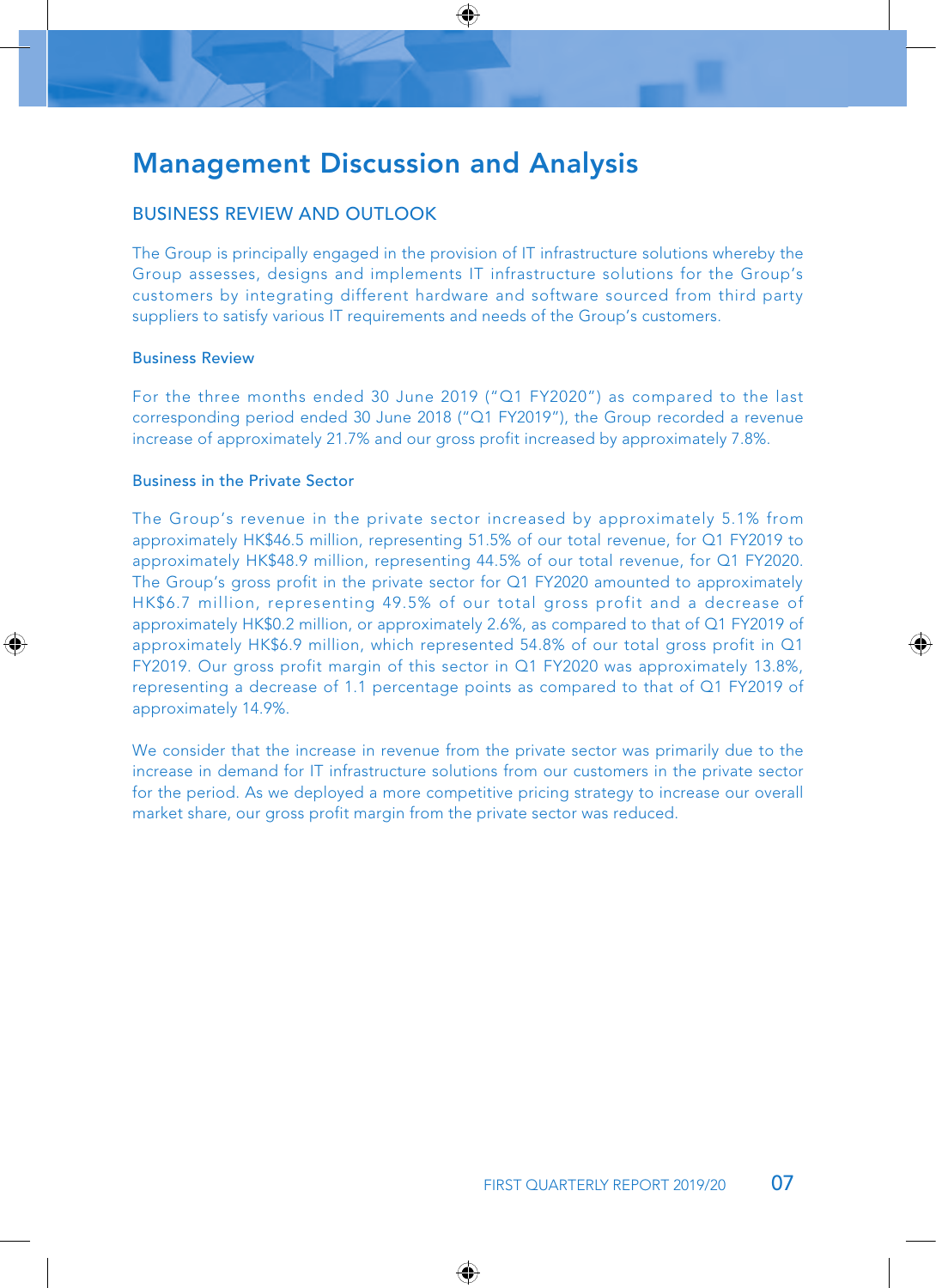#### Business in the Public Sector

The Group's revenue in the public sector increased by approximately 39.3% from approximately HK\$43.9 million, representing 48.5% of our total revenue, for Q1 FY2019 to approximately HK\$61.1 million, representing 55.5% of our total revenue, for Q1 FY2020.

The Group's gross profit in the public sector for Q1 FY2020 amounted to approximately HK\$6.9 million, representing 50.5% of our total gross profit and an increase of approximately HK\$1.2 million, or approximately 20.4%, as compared to that of Q1 FY2019 of approximately HK\$5.7 million, which represented 45.2% of our total gross profit in Q1 FY2019. Our gross profit margin of this sector for Q1 FY2020 was approximately 11.2%, representing a decrease of 1.8 percentage points as compared to that of Q1 FY2019 of approximately 13.0%.

We consider that the increase in revenue from the public sector was mainly due to the increase in demand for IT infrastructure solutions from our customers in the public sector for the period and the decrease in gross profit margin from the public sector was mainly because the Group proactively deployed more competitive pricing strategy to increase our market share.

#### Outlook

Moving forward, our Group has been focusing on the following three business opportunities which are enabling us to grow our business continuously besides providing the existing IT infrastructure solutions to the market.

- (1) Multi Cloud and Hybrid Cloud
- (2) Container Technology
- (3) Cyber Security

In order to capitalise the above mentioned opportunities, we are not only continuously strengthening our strategic relationship with our suppliers, but also enhancing our specialised technical expertise and domain knowhow on the latest and proven infrastructure solutions. We also strive to develop an even more diversified customer base across private and public sectors.

While our Group has been focusing on the core IT infrastructure solutions business with continual growth, we will explore any appropriate merger and acquisition opportunities for the enhancement of our enterprise value. This will only be carried out in cautious manner and has to be for the benefit of our Group and the shareholders' best interest.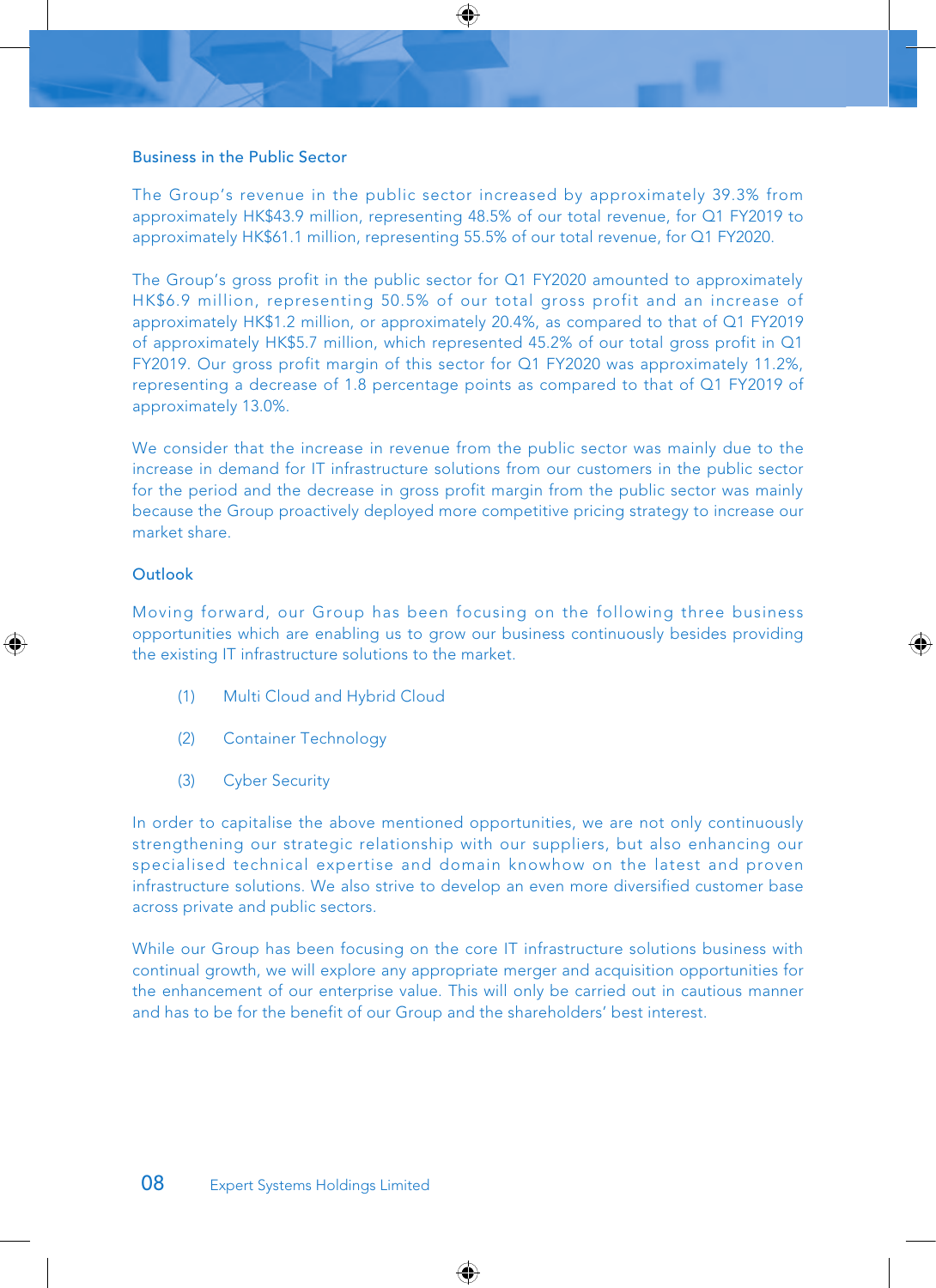Our Group believes that more and more enterprises and institutions are going to adopt digital transformation with the purpose not only to enhance their operation efficiency, but also create their own digital business models, which means to digitalize the business or make the business through online in their own ways. However, the Group's performance is likely to be affected by the uncertain global economy due to the US-China trade dispute and Brexit. We consider that might have negative impacts on our business volume and exert pressure on our pricing terms and hence on our profit margin and profitability. In conclusion, in view of the uncertain business environment, the Group will be cautious in managing the business risk; prepare to respond to the changes in such economic and business environment, and aim at strategically developing the Group's business to mitigate the said impacts. The Group will continue to focus on its core businesses and provide innovative and integrated IT infrastructure solutions to customers in both private and public sectors, so as to enable our enterprise and institution customers to extract maximum value from their IT engagements.

### FINANCIAL REVIEW

#### Revenue

The Group's revenue increased by approximately 21.7% from approximately HK\$90.4 million for Q1 FY2019 to approximately HK\$110.0 million for Q1 FY2020, which was primarily attributable to the increase in demand from our customers in both private and public sectors for IT infrastructure solutions in Q1 FY2020 as compared to Q1 FY2019.

#### Gross profit and gross profit margin

For Q1 FY2020, our gross profit amounted to approximately HK\$13.6 million, representing an increase of approximately HK\$1.0 million, or approximately 7.8%, as compared to that of Q1 FY2019 of approximately HK\$12.6 million.

The Group's gross profit margin for Q1 FY2020 was approximately 12.4%, representing a decrease of approximately 1.6 percentage points as compared to that of Q1 FY2019 of approximately 14.0%. The decrease in the Group's gross profit margin was mainly because the Group proactively deployed more competitive pricing strategy to increase our overall market share.

#### Other income and gains

Our other income and gains increased by approximately HK\$0.1 million, or approximately 235.3%, from approximately HK\$0.1 million for Q1 FY2019 to approximately HK\$0.2 million for Q1 FY2020. The increase was mainly due to more interest income for the period.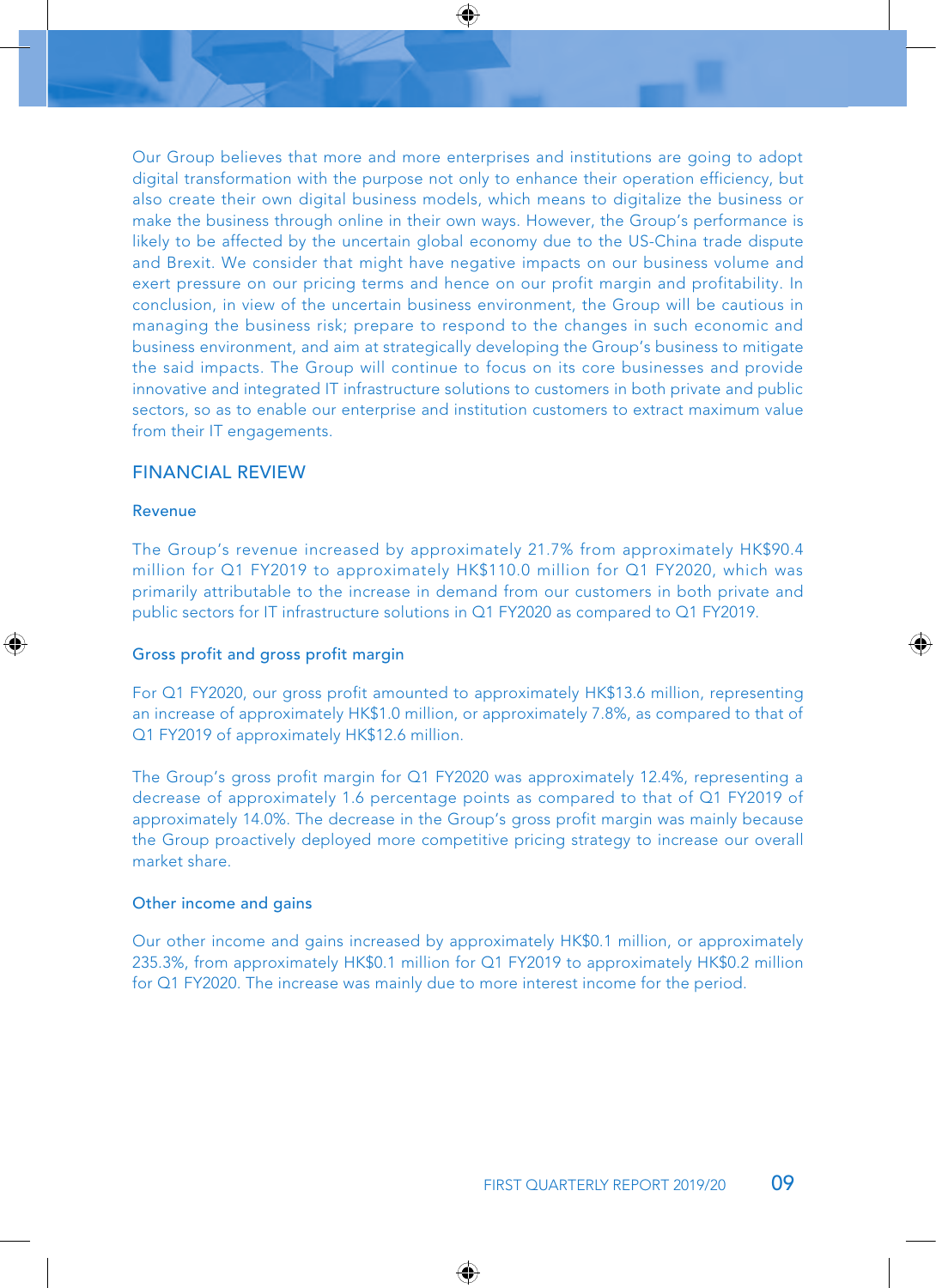#### Selling expenses

For Q1 FY2020, our selling expenses amounted to approximately HK\$7.9 million, representing an increase of approximately HK\$0.6 million (or approximately 8.0%) as compared to Q1 FY2019 of approximately HK\$7.3 million. Such increase was mainly attributed to the increase in our staff cost.

#### Administrative expenses

The Group's administrative expenses for Q1 FY2020 amounted to approximately HK\$2.8 million, representing an increase of approximately HK\$0.1 million (or approximately 3.8%) as compared to Q1 FY2019 of approximately HK\$2.7 million. Such increase was mainly attributed to the increase in our staff cost.

#### Expected credit loss on financial assets

The Group has applied the simplified approach to trade receivables to provide for expected credit losses prescribed by HKFRS 9 since 1 April 2018. During Q1 FY2020, impairment loss on financial assets of approximately HK\$0.1 million was charged (Q1 FY2019: HK\$ Nil).

#### Income tax expense

The Group's income tax expense for Q1 FY2020 was approximately HK\$0.5 million, representing an increase of HK\$0.1 million (or approximately 11.8%) from approximately HK\$0.4 million for Q1 FY2019. The effective tax rate for Q1 FY2020 was 16.6% which was comparable to that of 16.7% for Q1 FY2019.

#### Profit attributable to owners of the Company

The profit attributable to owners of the Company amounted to approximately HK\$2.5 million for Q1 FY2020, representing an increase of approximately HK\$0.3 million (or approximately 12.6%) as compared with that of approximately HK\$2.2 million for Q1 FY2019, which was primarily attributable to the abovementioned effects.

#### Earnings per share

Basic and diluted earnings per share for profit attributable to owners of the Company for Q1 FY2020 amounted to approximately HK0.31 cent, representing an increase of approximately HK0.04 cent (or approximately 14.8%) as compared to approximately HK0.27 cent in Q1 FY2019.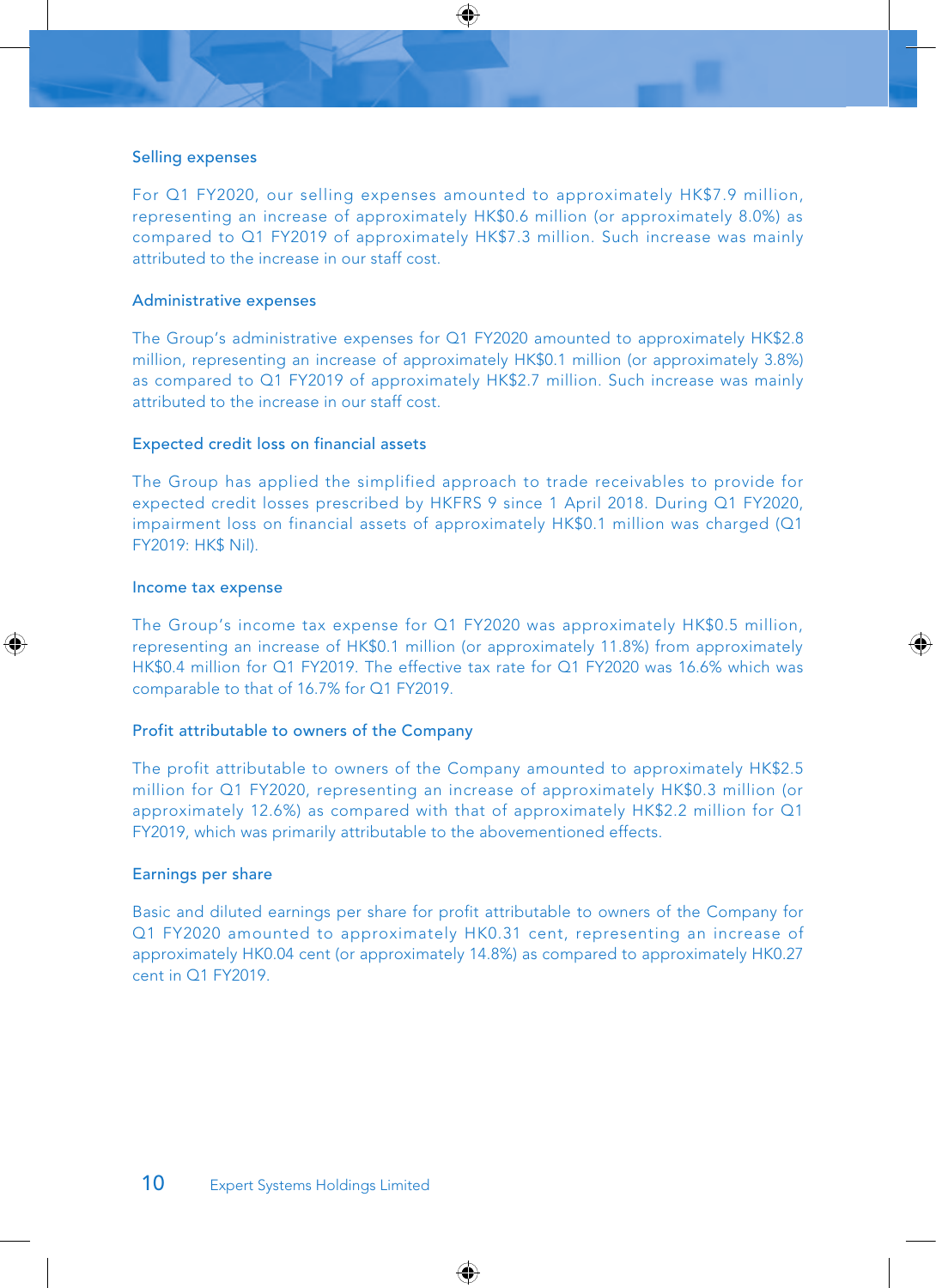## OTHER INFORMATION

## DIRECTORS' AND CHIEF EXECUTIVES' INTEREST AND SHORT POSITIONS IN SHARES, UNDERLYING SHARES OR DEBENTURES

As at 30 June 2019, the interests and short positions of the Directors and chief executives of the Company in the shares, underlying shares or debentures of the Company or any of its associated corporations (within the meaning of Part XV of the Securities and Futures Ordinance ("SFO")) which shall have to be notified to the Company and the Stock Exchange pursuant to Divisions 7 and 8 of Part XV of the SFO (including interests and short positions which they are taken or deemed to have under such provisions of the SFO) or which shall be required, pursuant to section 352 of the SFO, to be recorded in the register referred to therein or which shall be required to notify the Company and the Stock Exchange pursuant to Rule 5.46 to Rule 5.67 of the GEM Listing Rules, were as follows:

| Name of Director/<br>chief executive     | Name of<br>Group member/<br>associated<br>corporation | Nature of<br>interest   | <b>Total number</b><br>of shares | Approximate<br>percentage of<br>the Company<br>issued capital |
|------------------------------------------|-------------------------------------------------------|-------------------------|----------------------------------|---------------------------------------------------------------|
| Mr. Chu Siu Sum Alex<br>("Mr. Chu")      | the Company                                           | <b>Beneficial owner</b> | 226.890.000                      | 28.4%                                                         |
| Mr. Lau Wai Kwok ("Mr. Lau")             | the Company                                           | <b>Beneficial owner</b> | 100,000,000                      | 12.5%                                                         |
| Mr. Wong Chu Kee Daniel<br>("Mr. Wong")  | the Company                                           | <b>Beneficial owner</b> | 51,300,000                       | 6.4%                                                          |
| Mr. Chan Kin Mei Stanley<br>("Mr. Chan") | the Company                                           | <b>Beneficial owner</b> | 6,720,000                        | 0.8%                                                          |

Long positions in ordinary shares of the Company:

Long positions in share options of the Company:

| Name of Director/chief executive       | Number of share<br>options directly<br>beneficially owned |
|----------------------------------------|-----------------------------------------------------------|
| Mr. Lau                                | 2,000,000                                                 |
| Ms. Lau Tsz Yan ("Ms. Lau")            | 2.000.000                                                 |
| Mr. So Cheuk Wah Benton ("Mr. So")     | 2.000.000                                                 |
| Mr. Chu                                | 500,000                                                   |
| Mr. Wong                               | 500,000                                                   |
| Mr. Chan                               | 500,000                                                   |
| Mr. Au Yu Chiu Steven ("Mr. Au")       | 100,000                                                   |
| Mr. Chung Fuk Wing Danny ("Mr. Chung") | 100,000                                                   |
| Mr. Ko Man Fu ("Mr. Ko")               | 100,000                                                   |
| Mr. Mak Wai Sing ("Mr. Mak")           | 100,000                                                   |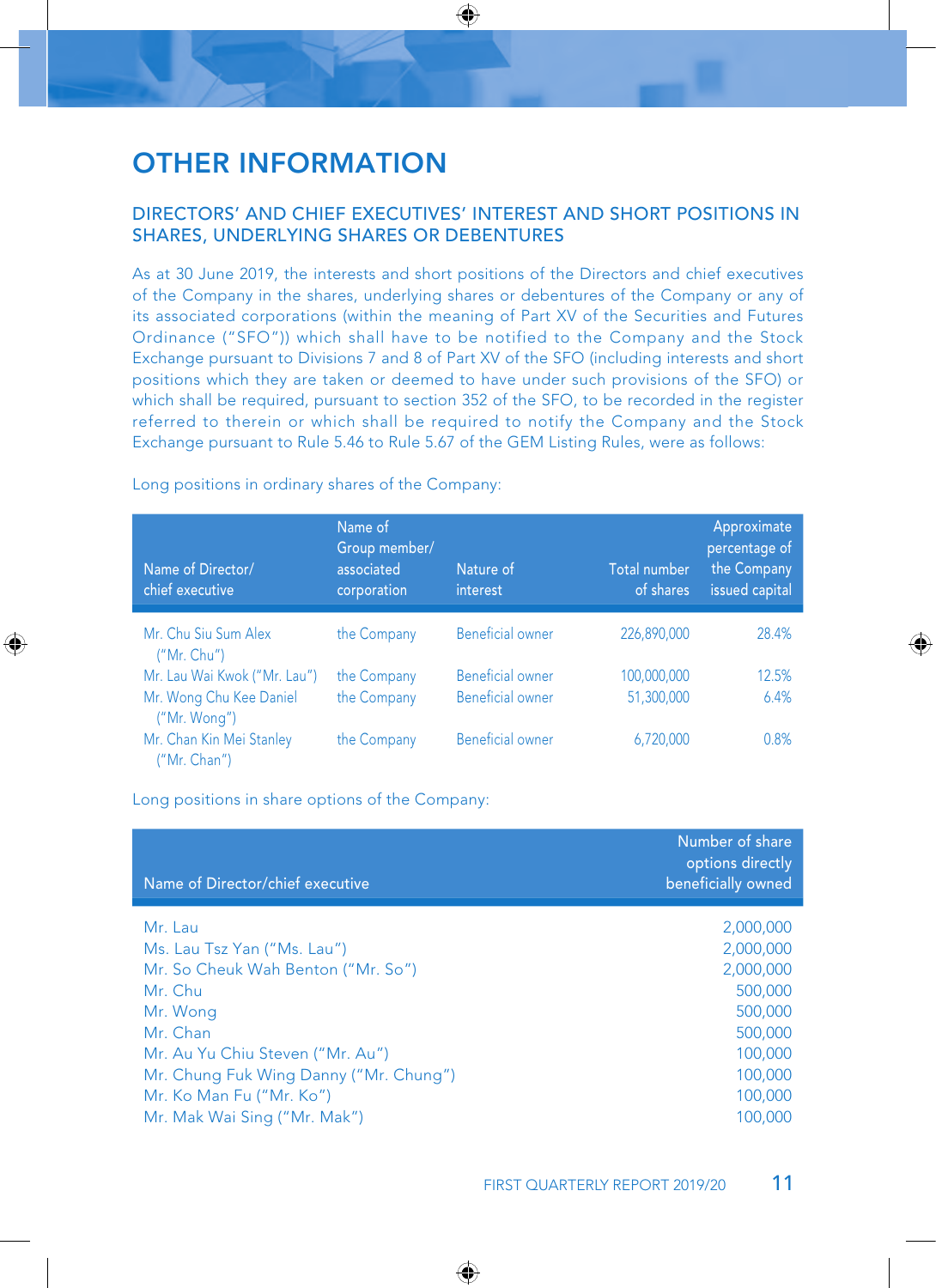Save as disclosed above, as at 30 June 2019, none of the Directors and chief executives of the Company had any interests or short positions in any shares, underlying shares and debenture of the Company or any of its associated corporations (within the meaning of Part XV of the SFO) which would have to be notified to the Company and the Stock Exchange pursuant to Divisions 7 and 8 of Part XV of the SFO (including interests or short positions which they were taken or deemed to have under such provisions of the SFO), or which were recorded in the register required to be kept by the Company pursuant to Section 352 of the SFO, or which were required to be notified to the Company and the Stock Exchange, pursuant to Rules 5.46 to 5.67 of the GEM Listing Rules.

## DIRECTORS' RIGHT TO ACQUIRE SHARES OR DEBENTURES

Save for the grant of share options on 15 April 2019 as disclosed under the paragraph headed "Share Option Scheme" below, at no time during the reporting period were rights to acquire benefits by means of the acquisition of shares or debentures of the Company granted to any Director or their respective associates, or were any such rights exercised by them; or was the Company, or any of the Company's subsidiaries a party to any arrangement to enable the Directors or their respective associates to acquire such rights in any other body corporate.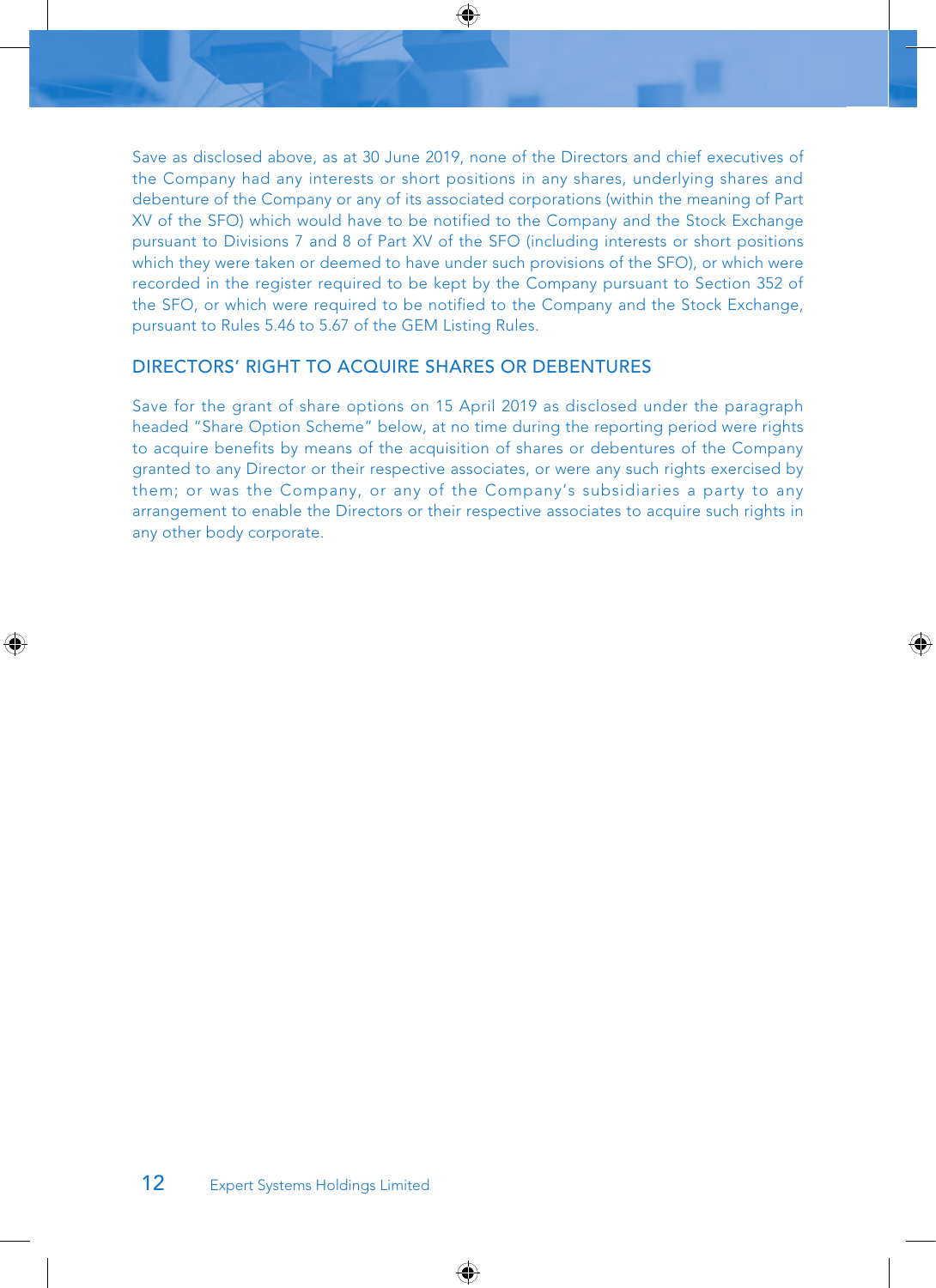## SUBSTANTIAL SHAREHOLDERS' AND OTHER PERSONS' INTERESTS AND SHORT POSITIONS IN SHARES OR UNDERLYING SHARES

As at 30 June 2019, so far as the Directors are aware, other than a Director or chief executive of the Company whose interests are disclosed under the paragraph headed "Directors' and chief executives' interest and short positions in shares, underlying shares or debentures" above, the following persons had an interest or short position in the shares or underlying shares of the Company which shall be disclosed to the Company under the provisions of Divisions 2 and 3 of Part XV of the SFO, or, directly or indirectly, are interested in 5.0% or more of the issued voting shares of any member of the Group:

| Name of shareholder                    | Nature of interest      | Total number of<br>shares and share<br>options held | Approximate<br>percentage<br>of the<br>Company's<br>issued<br>share capital |
|----------------------------------------|-------------------------|-----------------------------------------------------|-----------------------------------------------------------------------------|
| Mr. Mok Chu Leung Terry<br>("Mr. Mok") | <b>Beneficial owner</b> | 91,800,000                                          | 11.5%                                                                       |
| Mr. Cheung Nap Kai<br>("Mr. Cheung")   | Beneficial owner        | 89,760,000                                          | 11.2%                                                                       |
| Ms. Luk Yuen Wah Nancy                 | Interest of spouse      | 227,390,000<br>(note 1)                             | 28.4%                                                                       |
| Ms. Keung Lai Wa Dorathy<br>Linndia    | Interest of spouse      | 102,000,000<br>(note 2)                             | 12.8%                                                                       |
| Ms. Yan Yihong                         | Interest of spouse      | 91,800,000<br>(note 3)                              | 11.5%                                                                       |
| Ms. Tuen Chi Keung                     | Interest of spouse      | 89,760,000<br>(note 4)                              | 11.2%                                                                       |
| Ms. Lee Kit Ling Monita                | Interest of spouse      | 51,800,000<br>(note 5)                              | 6.5%                                                                        |

Long positions in shares of the Company:

#### Notes:

- 1. Ms. Luk Yuen Wah Nancy, the spouse of Mr. Chu, is deemed to be interested in all the shares in which Mr. Chu is interested by virtue of the SFO.
- 2. Ms. Keung Lai Wa Dorathy Linndia, the spouse of Mr. Lau, is deemed to be interested in all the shares in which Mr. Lau is interested by virtue of the SFO.
- 3. Ms. Yan Yihong, the spouse of Mr. Mok, is deemed to be interested in all the shares in which Mr. Mok is interested by virtue of the SFO.
- 4. Ms. Tuen Chi Keung, the spouse of Mr. Cheung, is deemed to be interested in all the shares in which Mr. Cheung is interested by virtue of the SFO.
- 5. Ms. Lee Kit Ling Monita, the spouse of Mr. Wong, is deemed to be interested in all the shares in which Mr. Wong is interested by virtue of the SFO.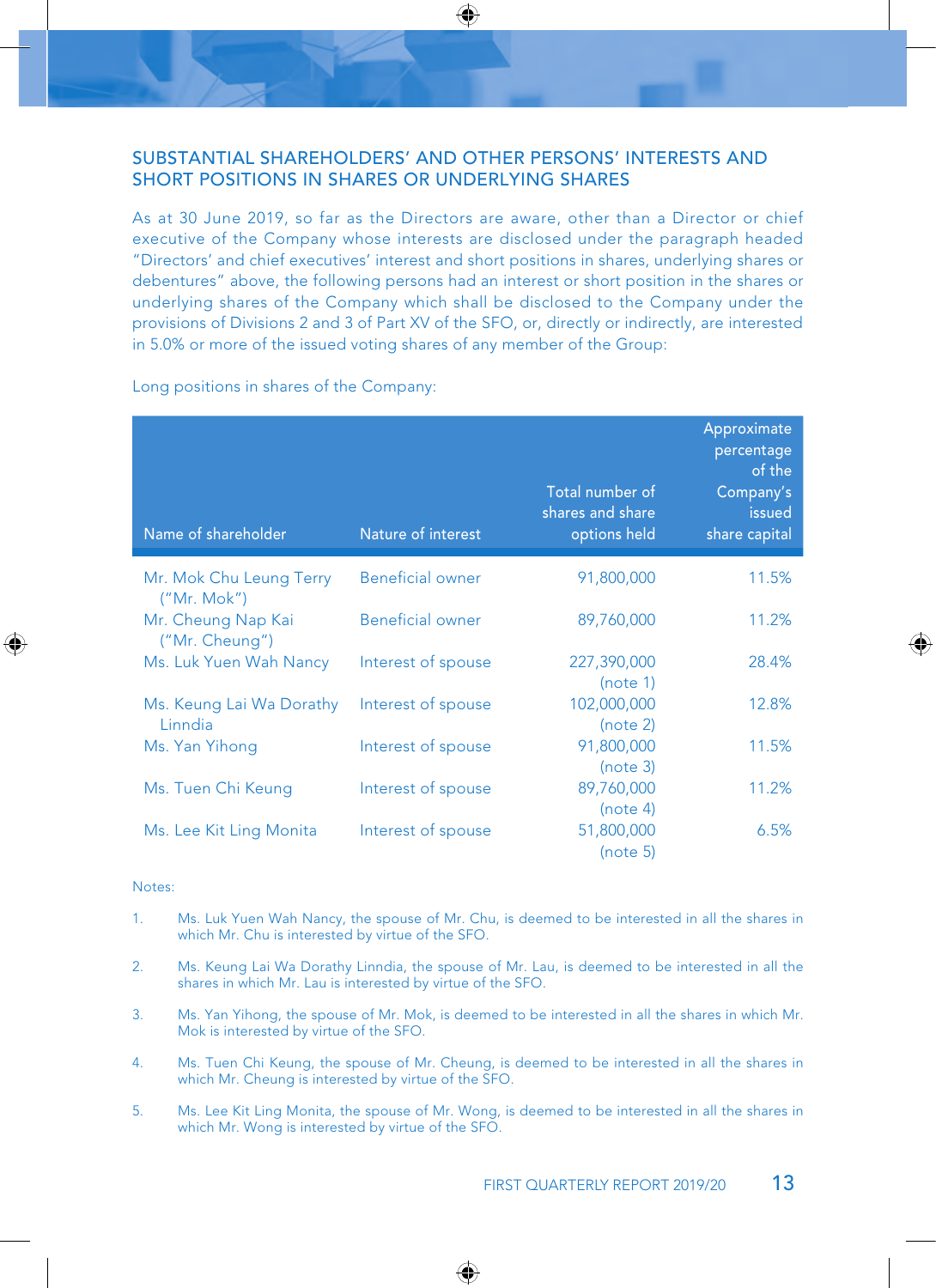Saved as disclosed above, the Directors were not aware of any other persons other than the Directors or chief executive of the Company who held an interest or short positions in the shares and underlying shares of the Company as at 30 June 2019 which required to be recorded pursuant to section 336 of the SFO.

## SHARE OPTION SCHEME

The share option scheme (the "Scheme") was conditionally approved and adopted pursuant to a resolution in writing passed by the shareholders of the Company on 15 March 2016, which became effective on the Listing Date. A summary of the principal terms of the Scheme is set out in Appendix IV to the Company's prospectus dated on 30 March 2016 ("Prospectus").

On 15 April 2019, the Company granted share options to the Directors and employees of the Company to subscribe for a total of 16,000,000 ordinary shares of HK\$0.01 each in the share capital of the Company under the Scheme. The details of the movements in the number of share options under the Scheme for the period ended 30 June 2019 are set out as follows:

|                                |                  |                                   |                                          |                                         |                                 | Number of share options                  |                                              |                                         |
|--------------------------------|------------------|-----------------------------------|------------------------------------------|-----------------------------------------|---------------------------------|------------------------------------------|----------------------------------------------|-----------------------------------------|
| Name of Grantee                | Date of<br>Grant | <b>Exercisable</b><br>period      | Exercise<br>price<br>per share<br>(HK\$) | Outstanding<br>as at<br>1 April<br>2019 | Granted<br>during the<br>period | <b>Exercised</b><br>during the<br>period | Lapsed/<br>cancelled<br>during the<br>period | Outstanding<br>as at<br>30 June<br>2019 |
| <b>Executive Directors</b>     |                  |                                   |                                          |                                         |                                 |                                          |                                              |                                         |
| Mr. Lau                        | 15-Apr-19        | 15 April 2020 to<br>14 April 2029 | 0.111                                    | ۰                                       | 2,000,000                       |                                          | ٠                                            | 2,000,000                               |
| Ms. Lau                        | 15-Apr-19        | 15 April 2020 to<br>14 April 2029 | 0.111                                    | ۰                                       | 2,000,000                       |                                          | ٠                                            | 2,000,000                               |
| Mr. So                         | 15-Apr-19        | 15 April 2020 to<br>14 April 2029 | 0.111                                    | ۰                                       | 2,000,000                       |                                          | ۰                                            | 2,000,000                               |
| <b>Non-executive Directors</b> |                  |                                   |                                          |                                         |                                 |                                          |                                              |                                         |
| Mr. Wong                       | 15-Apr-19        | 15 April 2020 to<br>14 April 2029 | 0.111                                    | ÷,                                      | 500,000                         |                                          |                                              | 500,000                                 |
| Mr. Chu                        | 15-Apr-19        | 15 April 2020 to<br>14 April 2029 | 0.111                                    | ۰                                       | 500,000                         |                                          | ۰                                            | 500,000                                 |
| Mr. Chan                       | 15-Apr-19        | 15 April 2020 to<br>14 April 2029 | 0.111                                    | ۰                                       | 500,000                         |                                          |                                              | 500,000                                 |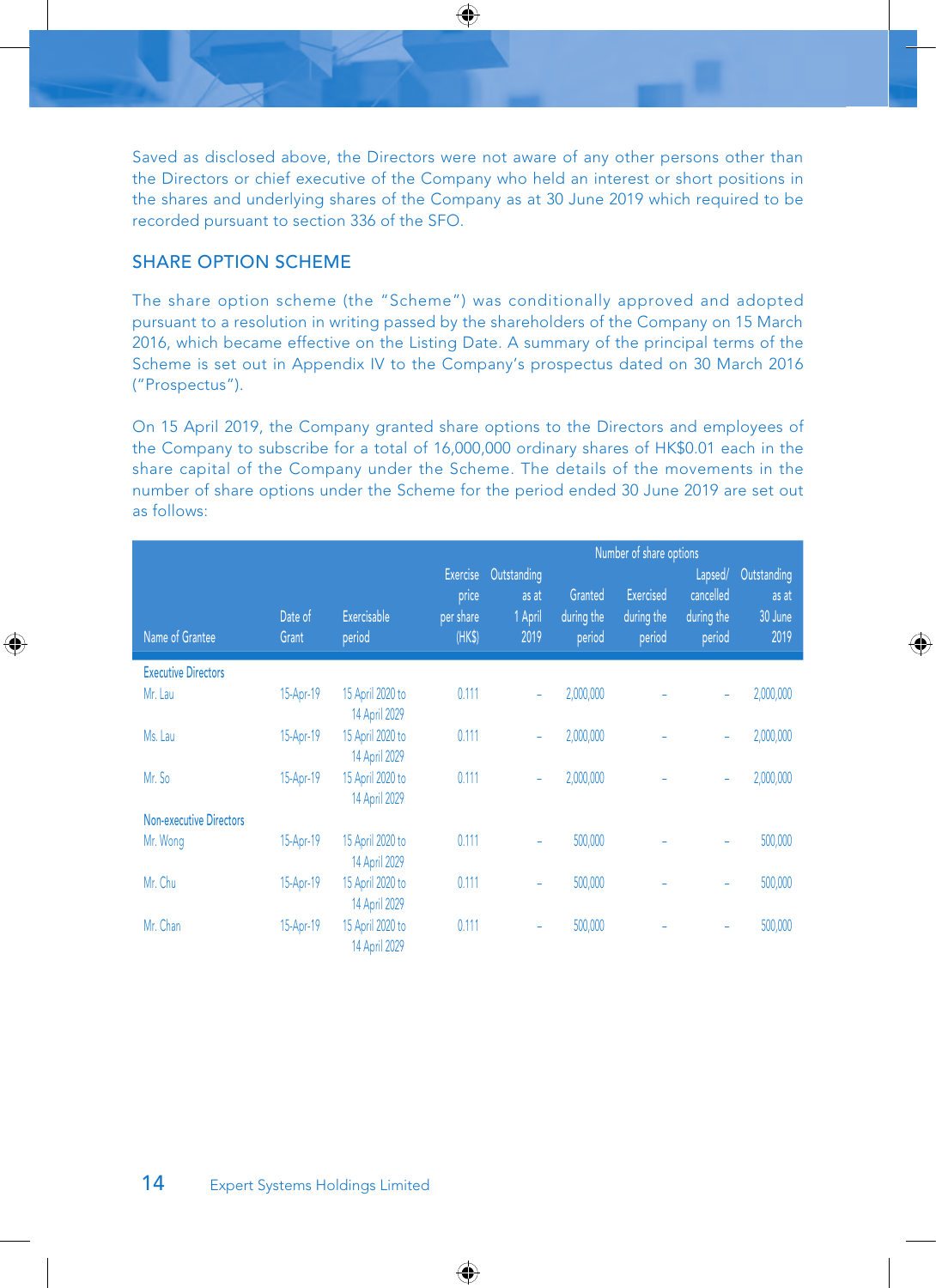|                                               |                  |                                   |                                                 |                                         |                                 | Number of share options                  |                                              |                                         |
|-----------------------------------------------|------------------|-----------------------------------|-------------------------------------------------|-----------------------------------------|---------------------------------|------------------------------------------|----------------------------------------------|-----------------------------------------|
| Name of Grantee                               | Date of<br>Grant | Exercisable<br>period             | <b>Exercise</b><br>price<br>per share<br>(HK\$) | Outstanding<br>as at<br>1 April<br>2019 | Granted<br>during the<br>period | <b>Exercised</b><br>during the<br>period | Lapsed/<br>cancelled<br>during the<br>period | Outstanding<br>as at<br>30 June<br>2019 |
| Independent non-executive<br><b>Directors</b> |                  |                                   |                                                 |                                         |                                 |                                          |                                              |                                         |
| Mr. Au                                        | 15-Apr-19        | 15 April 2020 to<br>14 April 2029 | 0.111                                           | ٠                                       | 100,000                         |                                          | ٠                                            | 100,000                                 |
| Mr. Chung                                     | 15-Apr-19        | 15 April 2020 to<br>14 April 2029 | 0.111                                           | ۰                                       | 100,000                         |                                          | ÷                                            | 100,000                                 |
| Mr. Ko                                        | 15-Apr-19        | 15 April 2020 to<br>14 April 2029 | 0.111                                           | ۰                                       | 100,000                         |                                          | ٠                                            | 100,000                                 |
| Mr. Mak                                       | 15-Apr-19        | 15 April 2020 to<br>14 April 2029 | 0.111                                           | ۰                                       | 100,000                         |                                          | ۰                                            | 100,000                                 |
| Other employees                               |                  |                                   |                                                 |                                         |                                 |                                          |                                              |                                         |
| In aggregate                                  | 15-Apr-19        | 15 April 2020 to<br>14 April 2029 | 0.111                                           | ٠                                       | 8,100,000                       |                                          | ٠                                            | 8,100,000                               |

The outstanding share options granted on 15 April 2019 are exercisable in the manner and during the five periods (each an "exercisable period") as set out below at an exercise price of HK\$0.111 per share. The closing price of the shares immediately before the date of grant of share options (being 15 April 2019) (the "Date of Grant") was HK\$0.098.

| First exercisable period:  | 20.0% of the outstanding share options exercisable from 15<br>April 2020 to 14 April 2029 |
|----------------------------|-------------------------------------------------------------------------------------------|
| Second exercisable period: | 20.0% of the outstanding share options exercisable from 15<br>April 2021 to 14 April 2029 |
| Third exercisable period:  | 20.0% of the outstanding share options exercisable from 15<br>April 2022 to 14 April 2029 |
| Fourth exercisable period: | 20.0% of the outstanding share options exercisable from 15<br>April 2023 to 14 April 2029 |
| Fifth exercisable period:  | 20.0% of the outstanding share options exercisable from 15<br>April 2024 to 14 April 2029 |

None of the outstanding share options were exercised, cancelled or lapsed during the period ended 30 June 2019 (2018: nil).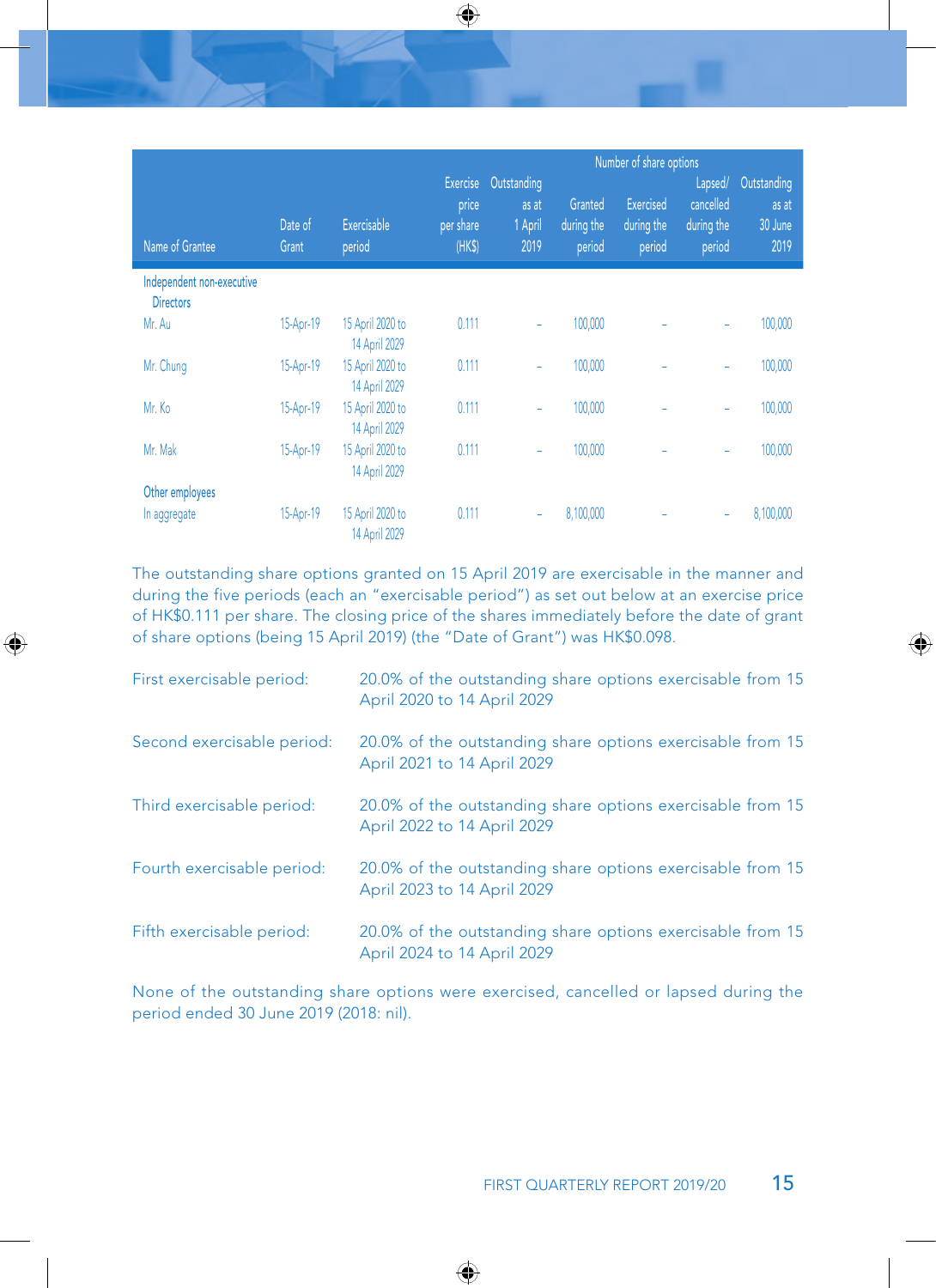## USE OF PROCEEDS FROM LISTING

The net proceeds from the listing of the Company's shares (after deducting the underwriting fees and related expenses) amounted to approximately HK\$32.2 million.

On 17 January 2018, the Company announced that the Group has proposed to reallocate (i) approximately HK\$3.4 million originally intended for strengthening the Group's marketing efforts; and (ii) approximately HK\$3.6 million originally intended for enhancing the management information systems of the Group, to the expansion of the Group's IT infrastructure solutions business (the "Reallocation").

Details of the original allocation, the Reallocation and the utilisation of the net proceeds from the placing up to 30 June 2019 are set out below:

|                                                                               | Original<br>allocation<br>(note) | After<br><b>Reallocation</b>                                            | Utilised up to<br>30 June 2019 | Balance as at<br>30 June 2019 |
|-------------------------------------------------------------------------------|----------------------------------|-------------------------------------------------------------------------|--------------------------------|-------------------------------|
| <b>Uses</b>                                                                   |                                  | HK\$ (in million) HK\$ (in million) HK\$ (in million) HK\$ (in million) |                                |                               |
| Expansion and training of<br>(i)<br>sales, technical and support<br>workforce | 6.8                              | 6.8                                                                     | 6.8                            |                               |
| (ii) Expansion of IT<br>infrastructure solutions<br>business                  | 11.0                             | 18.0                                                                    | 18.0                           |                               |
| (iii) Strengthening of marketing<br>efforts<br>(iv) Enhancement of            | 6.0                              | 2.6                                                                     | 2.6                            |                               |
| management information<br>systems<br>(v) Working capital and                  | 5.5                              | 1.9                                                                     | 1.3                            | 0.6                           |
| general corporate<br>purposes                                                 | 2.9                              | 2.9                                                                     | 2.9                            |                               |
| Total                                                                         | 32.2                             | 32.2                                                                    | 31.6                           | 0.6                           |

Note: Details of the original allocation of the net proceeds from the placing are set out in the Company's Prospectus.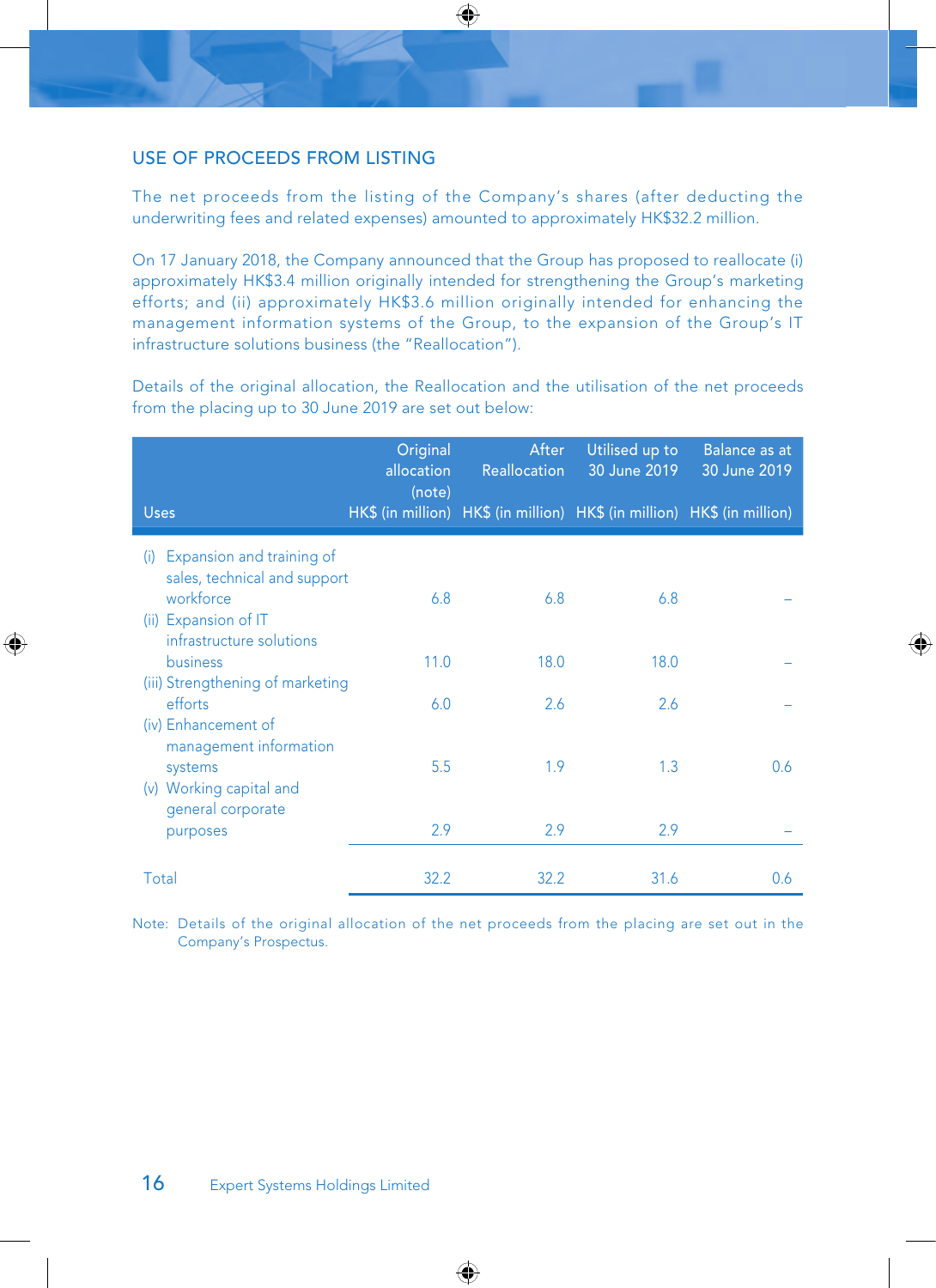### PURCHASE, SALE OR REDEMPTION OF LISTED SECURITIES OF THE COMPANY

Neither the Company nor any of its subsidiaries purchased, sold or redeemed any of the Company's listed securities during Q1 FY2020.

## DIRECTORS' AND CONTROLLING SHAREHOLDERS' INTEREST IN COMPETING BUSINESS

None of the Directors, the directors of the Company's subsidiaries, the Company's controlling shareholders, or any of their respective close associates, as defined in the GEM Listing Rules, had interest in any business that competes or may compete, either directly or indirectly, with the businesses of the Group or has any other conflict of interests with the Group (other than being a Director and/or a director of its subsidiaries and their respective associates) during Q1 FY2020.

## DIRECTORS' SECURITIES TRANSACTIONS

The Company has adopted a code of conduct regarding securities transactions by the Directors on terms no less exacting than the required standard of dealings set out in Rules 5.48 to 5.67 of the GEM Listing Rules. After making specific enquiry of all the Directors, the Company was not aware of any non-compliance with the required standard of dealings regarding securities transactions by the Directors during Q1 FY2020.

## CORPORATE GOVERNANCE PRACTICE

The Company has applied the principles and code provisions in the Corporate Governance Code and Corporate Governance Report (the "Code") as set out in Appendix 15 to the GEM Listing Rules. In the opinion of the Board, the Company has complied with the Code during Q1 FY2020, save for the deviation from such code disclosed below.

Pursuant to code provision F.1.1 of the Code, the company secretary of the Company should be an employee of the Company and have day-to-day knowledge of the Company's affairs. Mr. Lau Siu Ki, being the Company's company secretary, is not an employee of the Company. The Company has assigned Ms. Wong Yuk Lam, the senior finance manager of the Group, as the contact person with Mr. Lau Siu Ki. Taking into account that Mr. Lau Siu Ki has substantial experience in the corporate secretarial field, providing professional corporate services to Hong Kong listed companies and it is more cost effective to engage an external service provider, the Directors consider that it is beneficial to appoint Mr. Lau Siu Ki as the company secretary of the Company.

The Directors believe that good corporate governance provides a framework that is essential for effective management, successful business growth and a healthy corporate culture which would benefit the Company's stakeholders as a whole. The Directors will continue to review its corporate governance practices in order to enhance its corporate governance standard, to comply with the increasingly tightened regulatory requirements from time to time, and to meet the rising expectation of the shareholders and other stakeholders of the Company.